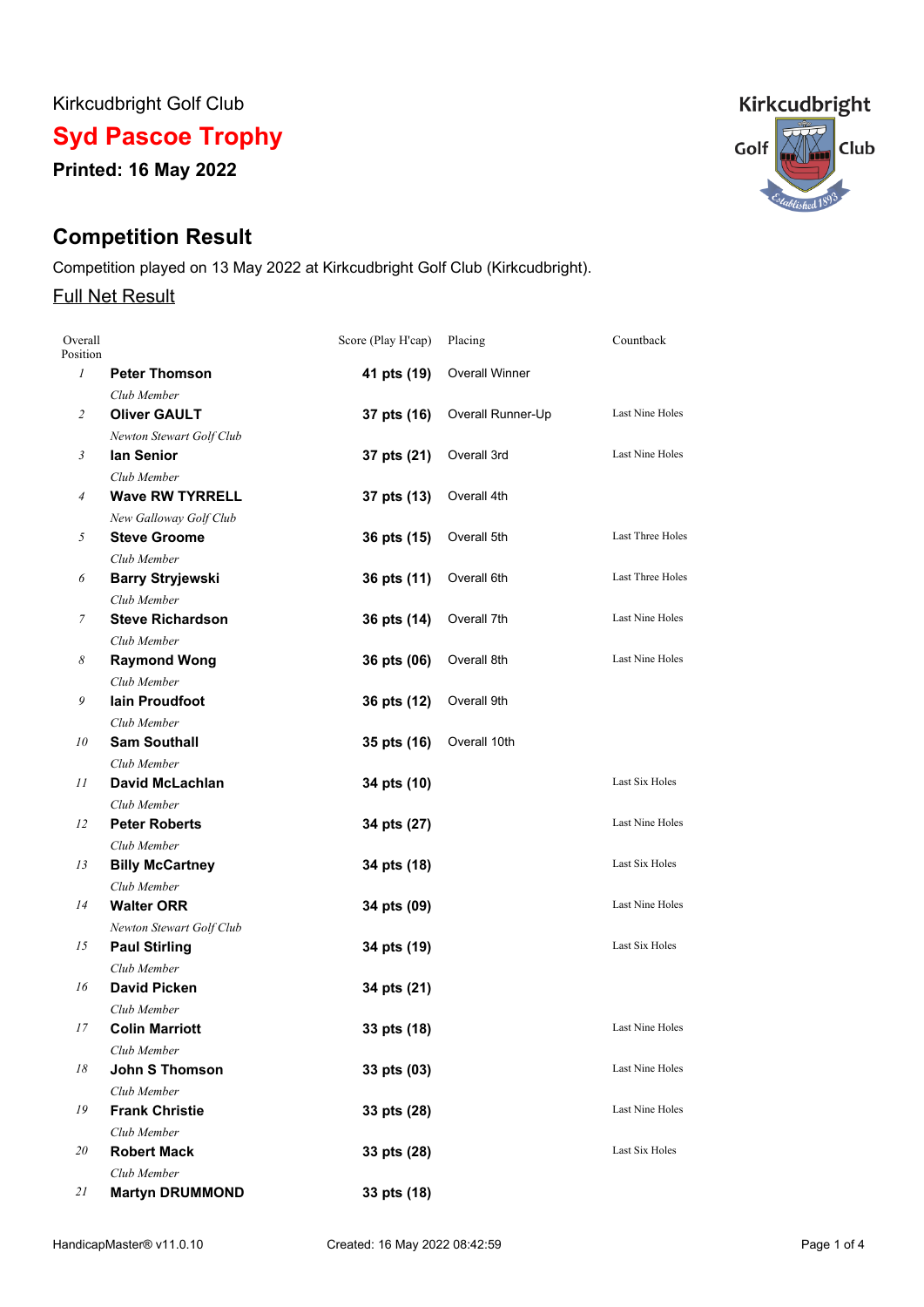|    | Newton Stewart Golf Club                         |             |                            |
|----|--------------------------------------------------|-------------|----------------------------|
| 22 | <b>Kevin Francis</b>                             | 32 pts (09) | Last Nine Holes            |
|    | Stranraer Golf Club                              |             |                            |
| 23 | <b>Alex Kinnell</b>                              | 32 pts (18) | Last Six Holes             |
|    | Club Member                                      |             |                            |
| 24 | <b>Larry Mouat</b>                               | 32 pts (17) |                            |
|    | Dalbeattie Golf Club                             |             |                            |
| 25 | <b>Tom Brown</b>                                 | 31 pts (24) | Last Nine Holes            |
|    | Club Member                                      |             |                            |
| 26 | <b>Harry Paterson</b>                            | 31 pts (13) | Last Six Holes             |
|    | Seascale                                         |             |                            |
| 27 | <b>Chris Jones</b>                               | 31 pts (14) | Last Nine Holes            |
|    | Club Member                                      |             |                            |
| 28 | <b>Gary CUNNINGHAM</b>                           | 31 pts (14) | Last Nine Holes            |
|    | Newton Stewart Golf Club                         |             |                            |
| 29 | <b>lan Prentice</b>                              | 31 pts (08) |                            |
|    | Southerness Golf Club                            |             |                            |
| 30 | <b>Jack McCreadie</b>                            | 30 pts (16) | Last Nine Holes            |
|    | Club Member                                      |             |                            |
| 31 | <b>Eddie Carruthers</b>                          | 30 pts (14) | Last Nine Holes            |
|    | Club Member                                      |             |                            |
| 32 | <b>Graham McAdam</b>                             | 30 pts (17) | Last Nine Holes            |
|    | Club Member                                      |             |                            |
| 33 | <b>Allan Breckenridge</b>                        | 30 pts (16) | Last Three Holes           |
|    | Club Member                                      |             |                            |
| 34 | lan McConchie                                    | 30 pts (12) | Last Nine Holes            |
|    | Club Member                                      |             |                            |
| 35 | lan J C Howie                                    | 30 pts (20) | Last Nine Holes            |
|    | Club Member                                      |             |                            |
| 36 | <b>Billy McVinnie</b>                            | 30 pts (20) | Last Nine Holes            |
|    | Dalbeattie Golf Club                             |             |                            |
| 37 | <b>Steve Patchett</b>                            | 30 pts (17) | Last Nine Holes            |
|    | Wigtownshire County Golf Club                    |             |                            |
| 38 | <b>Tommy Learmonth</b>                           | 30 pts (13) |                            |
|    | Club Member                                      |             |                            |
| 39 | <b>William Roff</b>                              | 29 pts (27) | Last Nine Holes            |
|    | Club Member                                      |             |                            |
| 40 | <b>William Watson</b>                            | 29 pts (25) | Last Three Holes - Front 9 |
|    | Club Member                                      |             |                            |
| 41 | <b>Billy Campbell</b>                            | 29 pts (19) | Last Nine Holes            |
|    | Club Member                                      |             |                            |
| 42 | <b>William P Davidson</b>                        | 29 pts (19) | Last Six Holes             |
|    | Club Member                                      |             |                            |
| 43 | <b>Stevie Lee</b>                                | 29 pts (13) | Last Nine Holes            |
|    | Southerness Golf Club                            |             |                            |
| 44 | <b>Alastair P Millar</b>                         | 29 pts (13) | Last Three Holes           |
|    | Club Member                                      |             |                            |
| 45 | <b>Ted Dagg</b>                                  | 29 pts (23) | Last Hole                  |
|    | Club Member                                      |             |                            |
| 46 | <b>Stuart McNAB</b>                              | 29 pts (14) |                            |
|    |                                                  |             |                            |
| 47 | Newton Stewart Golf Club<br><b>Jim Stirling</b>  | 28 pts (10) | Last Six Holes             |
|    |                                                  |             |                            |
| 48 | Newton Stewart Golf Club<br><b>David NIELSEN</b> |             | Last Six Holes             |
|    |                                                  | 28 pts (15) |                            |
|    | New Galloway Golf Club                           |             |                            |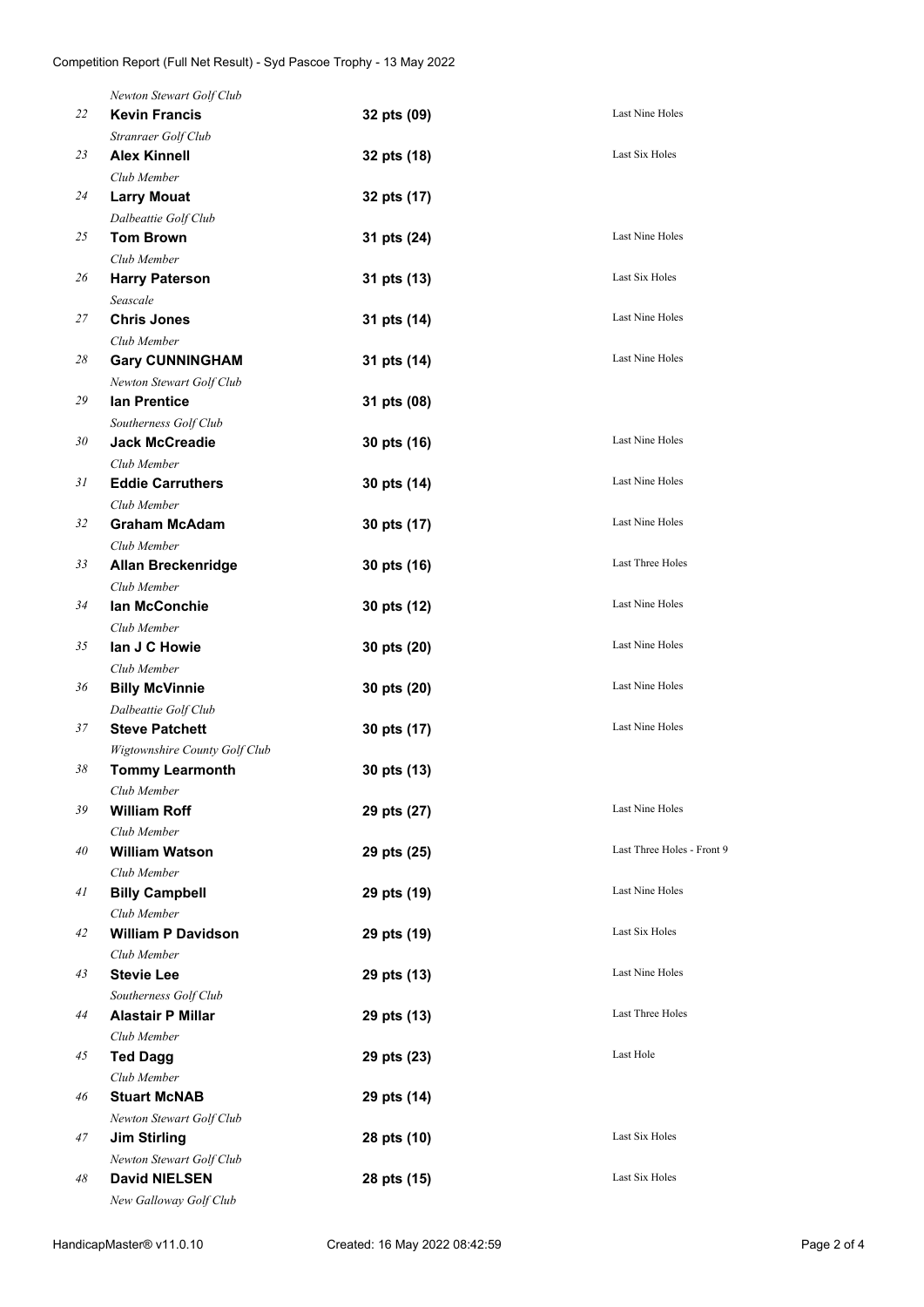| 49 | <b>David Harris</b>                                  | 28 pts (13) |               | Last Six Holes         |
|----|------------------------------------------------------|-------------|---------------|------------------------|
|    | Club Member                                          |             |               |                        |
| 50 | <b>Kenny DAWSON</b>                                  | 28 pts (14) |               | Last Nine Holes        |
|    | Newton Stewart Golf Club                             |             |               |                        |
| 51 | <b>Louis Lovsin</b>                                  | 28 pts (16) |               | Last Six Holes         |
|    | Wigtownshire County Golf Club                        |             |               |                        |
| 52 | <b>Colin Kennedy</b>                                 | 28 pts (09) |               |                        |
|    | Club Member                                          |             |               |                        |
| 53 | <b>Stephen Donaldson</b>                             | 27 pts (22) |               | Last Six Holes         |
|    | Tynedale GC                                          |             |               |                        |
| 54 | <b>Stewart McKean</b>                                | 27 pts (20) |               | <b>Last Nine Holes</b> |
|    | Club Member                                          |             |               |                        |
| 55 | <b>Adam Holland</b>                                  | 27 pts (13) |               | Last Six Holes         |
|    | Doon Valley Golf and Social Club                     |             |               |                        |
| 56 | <b>Richard Neil</b>                                  | 27 pts (15) |               | Last Nine Holes        |
|    | Newton Stewart Golf Club                             |             |               |                        |
| 57 | J Black                                              | 27 pts (14) |               | <b>Last Nine Holes</b> |
|    | Thornhill Golf Club                                  |             |               |                        |
| 58 | <b>Eion Jamieson</b>                                 | 27 pts (28) |               |                        |
|    | Club Member                                          |             |               |                        |
| 59 | <b>Bobby WHANNEL</b>                                 | 26 pts (25) |               | Last Nine Holes        |
|    | Newton Stewart Golf Club                             |             |               |                        |
| 60 | <b>William Sloan</b>                                 | 26 pts (28) |               | Last Three Holes       |
|    | Doon Valley Golf and Social Club                     |             |               |                        |
| 61 | <b>Terry HAINE</b>                                   | 26 pts (17) |               |                        |
|    | New Galloway Golf Club                               |             |               |                        |
| 62 | <b>Alasdair M M Fraser</b>                           | 25 pts (10) |               | Last Three Holes       |
|    | Southerness Golf Club                                |             |               |                        |
| 63 | <b>Alan Gillespie</b>                                | 25 pts (18) |               | Last Six Holes         |
|    | Ratho Park Golf Club                                 |             |               |                        |
| 64 | <b>Dave McARTHUR</b>                                 | 25 pts (12) |               | Last Hole              |
|    | Newton Stewart Golf Club                             |             |               | <b>Last Nine Holes</b> |
| 65 | <b>FRANK GRANT</b>                                   | 25 pts (06) |               |                        |
|    | Wigtownshire County Golf Club                        |             |               | Last Six Holes         |
| 66 | John Smith                                           | 25 pts (07) |               |                        |
| 67 | Wigtown & Bladnoch Golf Club<br><b>Stephen Goode</b> |             |               | Last Nine Holes        |
|    |                                                      | 25 pts (08) |               |                        |
| 68 | Whittington Golf Club<br><b>Neil Macintosh</b>       | 25 pts (14) |               |                        |
|    | Club Member                                          |             |               |                        |
| 69 | J.D. Harkness                                        | 24 pts (16) |               | Last Nine Holes        |
|    | Thornhill Golf Club                                  |             |               |                        |
| 70 | <b>Colin MacLaine</b>                                | 24 pts (22) |               | Last Six Holes         |
|    | Club Member                                          |             |               |                        |
| 71 | <b>Eric Mackie</b>                                   | 24 pts (23) |               | Last Nine Holes        |
|    | Club Member                                          |             |               |                        |
| 72 | Jon Gibbs-Smith                                      | 24 pts (12) |               |                        |
|    | Club Member                                          |             |               |                        |
| 73 | lan McCLYMONT                                        | 23 pts (07) |               |                        |
|    | Newton Stewart Golf Club                             |             |               |                        |
| 74 | <b>Andrew Craven</b>                                 | 22 pts (22) |               |                        |
|    | Club Member                                          |             |               |                        |
| 75 | <b>David Marshall</b>                                | 18 pts (28) |               |                        |
|    | Tynedale GC                                          |             |               |                        |
|    | <b>Allan Anderson</b>                                | No Return   | DQ: Rule 3.3b |                        |